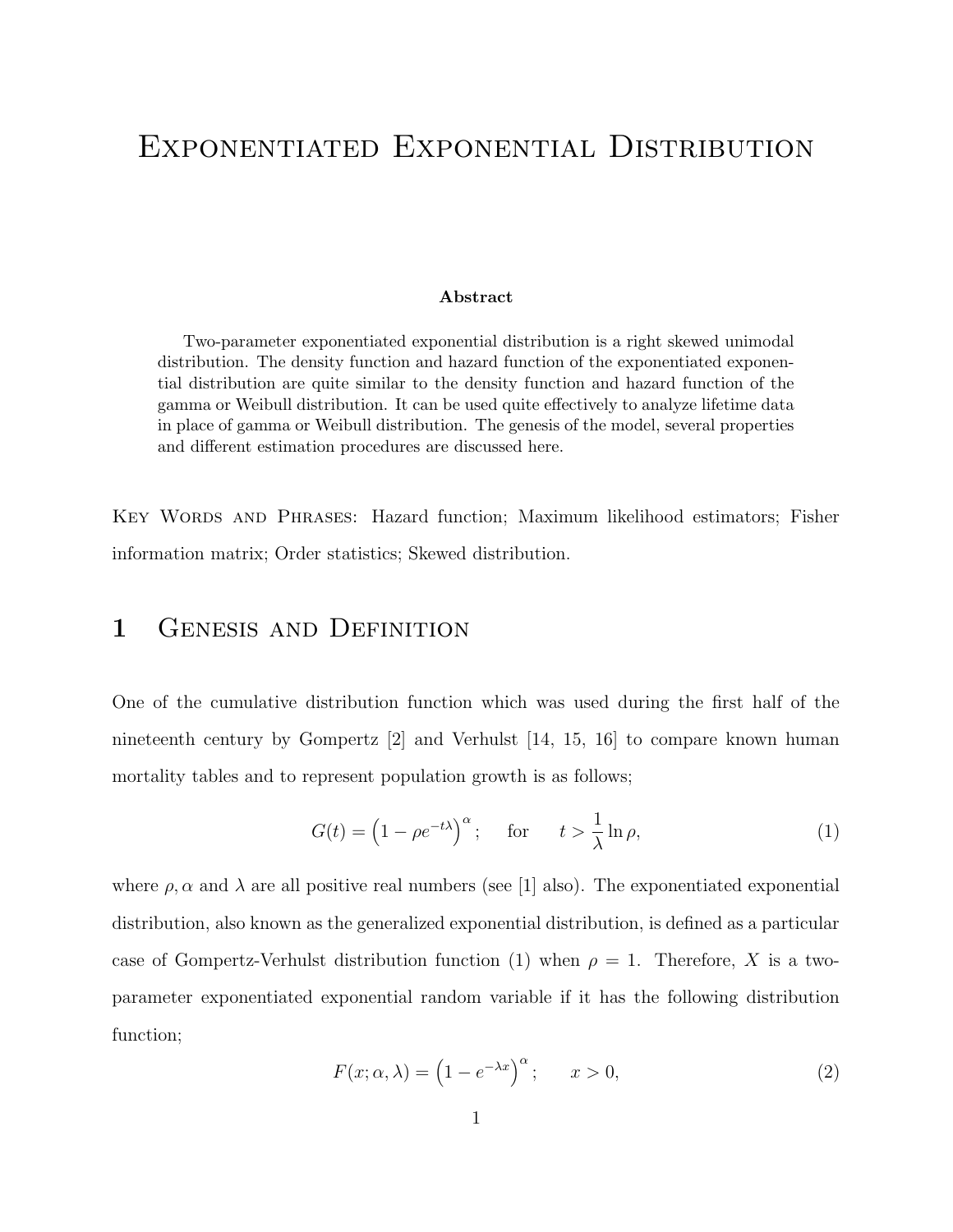

Figure 1: Different density functions of the exponentiated exponential distributions

for  $\alpha$ ,  $\lambda > 0$ . Here  $\alpha$  and  $\lambda$  are the shape and scale parameters respectively. Note that the exponentiated exponential distribution is a particular member of the exponentiated Weibull distribution [11]. It is observed in [4] that the two-parameter exponentiated exponential distribution can be used quite effectively in analyzing several lifetime data, particularly in place of two-parameter gamma or two-parameter Weibull distribution. If the shape parameter is one, then all the three distributions coincide with the one parameter exponential distribution. Therefore, all the three distributions are extensions/ generalizations of the exponential distribution in different ways.

#### 2 PROPERTIES

If the random variable X has the distribution function  $(2)$ , then the corresponding density function is

$$
f(x; \alpha, \lambda) = \alpha \lambda \left( 1 - e^{-\lambda x} \right)^{\alpha - 1} e^{-\lambda x}; \qquad x > 0.
$$
 (3)

Some of the typical exponentiated exponential density functions for different values of  $\alpha$  and for  $\lambda = 1$  are provided in Figure 1. It is clear from the Figure 1 that the density function of the exponentiated exponential distribution can take different shapes. It is unimodal for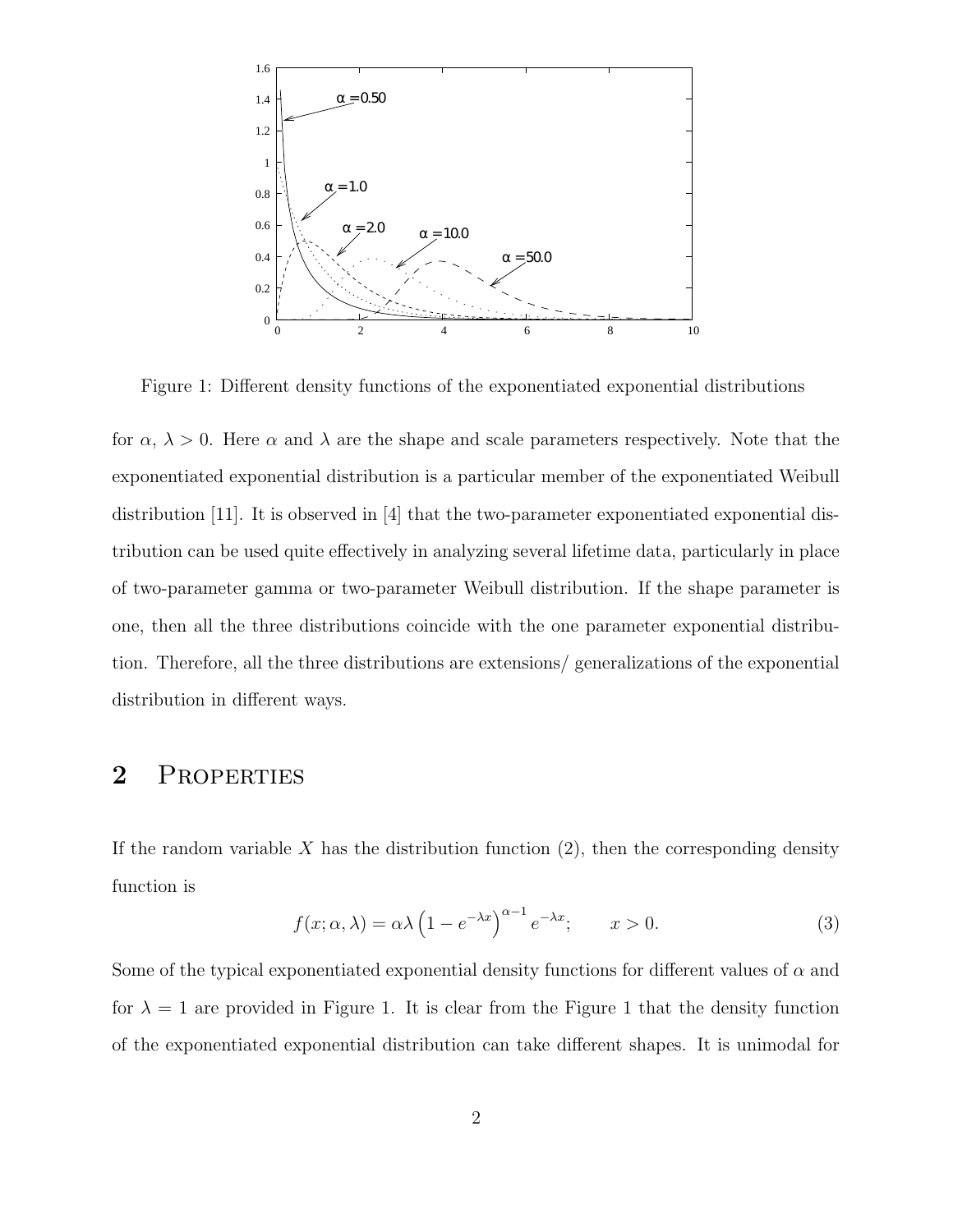$\alpha > 1$  and it is reversed 'J' shaped for  $\alpha \leq 1$ . The density function of the exponentiated exponential distribution is log-convex if  $\alpha \leq 1$  and log-concave if  $\alpha \geq 1$ . Moreover, it has an increasing or decreasing hazard function if  $\alpha > 1$  or  $\alpha < 1$  respectively and for  $\alpha = 1$ , the hazard function is constant.

#### 3 MOMENTS AND ORDER STATISTICS

The different moments of the exponentiated exponential distribution can be obtained using the moment generating function. If the random variable  $X$  has the density function  $(3)$  with  $\lambda = 1$ , then the moment generating function,  $M(t)$ , of X for  $|t| < 1$  is

$$
M(t) = E e^{tX} = \frac{\Gamma(\alpha + 1)\Gamma(1 - t)}{\Gamma(\alpha - t + 1)},
$$
\n(4)

one is referred to [3] for the exact derivations. Therefore, for  $|t| < 1$ , the cumulant generating function of  $X$  is

$$
\kappa(t) = \ln(M(t)) = \ln(\Gamma(\alpha + 1)) + \ln(\Gamma(1 - t)) - \ln(\Gamma(\alpha - t + 1)).
$$
\n(5)

Using (5) first four cumulants can be obtained as

$$
\kappa_1 = \psi(\alpha + 1) - \psi(1), \qquad \kappa_2 = \psi'(1) - \psi'(\alpha + 1) \tag{6}
$$

$$
\kappa_3 = \psi''(\alpha + 1) - \psi''(1), \quad \kappa_4 = \psi'''(1) - \psi'''(\alpha + 1). \tag{7}
$$

Here  $\psi(.)$  and its derivatives are digamma and polygamma functions. Using (6), mean and variance of Xcan be obtained as

$$
E(X) = \psi(\alpha + 1) - \psi(1), \quad V(X) = \psi'(1) - \psi'(\alpha + 1).
$$
 (8)

The mean is an increasing function of  $\alpha$ . It has the the mode at  $\ln \alpha$  for  $\alpha > 1$  and it has the median at  $-\ln(1-(0.5)^{\frac{1}{\alpha}})$ . For different values of  $\alpha$ , they satisfy the following relation;

$$
mean > median > mode.
$$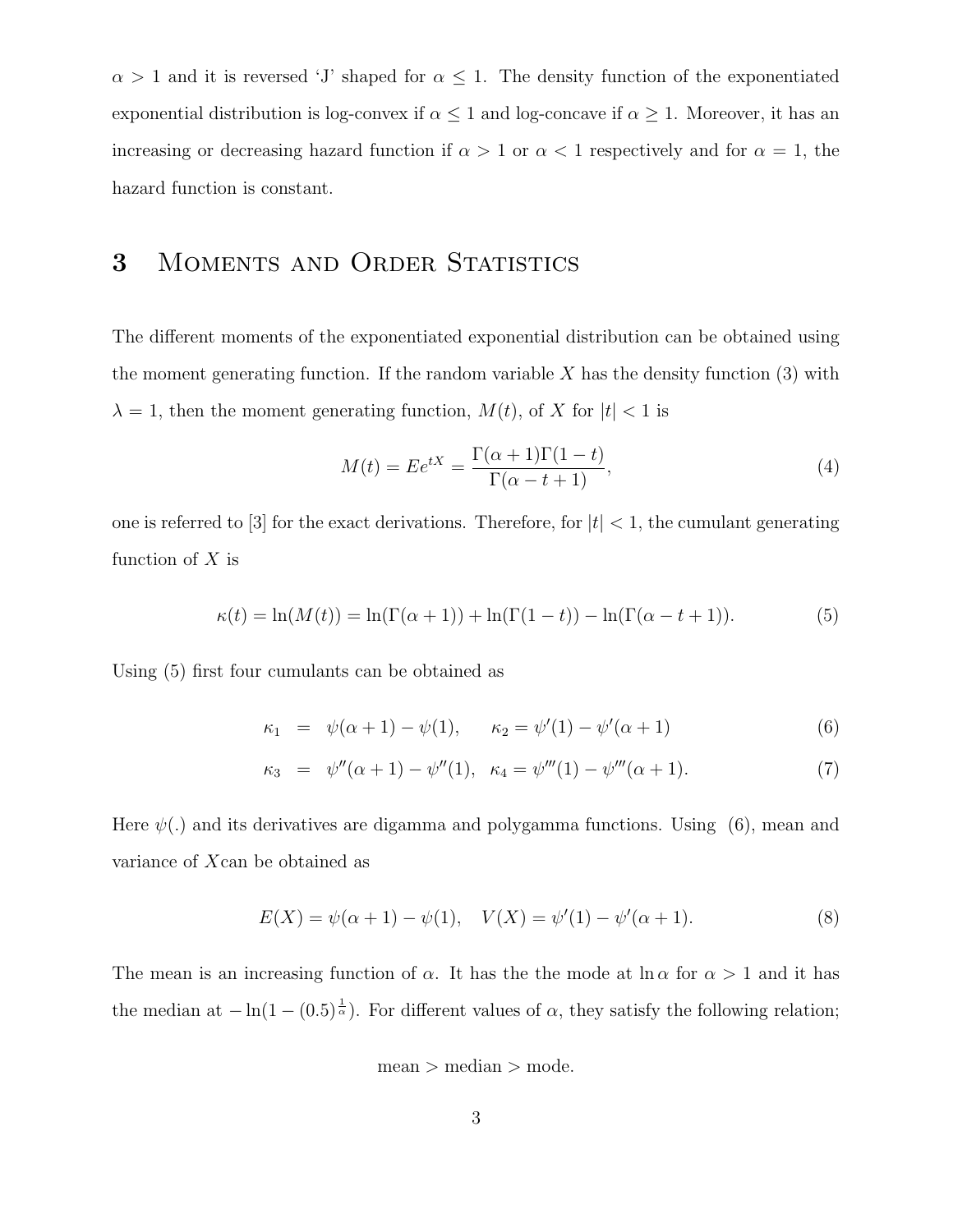It indicates that the density function is skewed to the right. The variance is an increasing function of  $\alpha$  and it increases to  $\frac{\pi^2}{6}$  $\frac{1}{6}$ , see [3].

Now we discuss the distributions of the order statistics of the exponentiated exponential distribution. Let  $X_1, \ldots, X_n$  be independent and identically distributed exponentiated exponential random variables with shape parameter  $\alpha$  and scale parameter 1. Further, let  $X_{(1)} < \ldots < X_{(n)}$  denote the order statistics obtained from these *n* variables. The density function of the largest order statistics  $X_{(n)}$  is

$$
f_{X_{(n)}}(x) = n\alpha e^{-x} \left(1 - e^{-x}\right)^{n\alpha - 1}.
$$
\n(9)

Therefore,  $X_{(n)}$  also has the exponentiated exponential distribution with the shape parameter  $n\alpha$  and scale parameter 1. The density function of the  $r-th$  order statistic  $X_{(r)}$ ,  $1 \le r \le n$ , for  $x > 0$  is;

$$
f_{X_{(r)}}(x) = \frac{n!}{(n-r)!(r-1)!} \alpha e^{-x} (1 - e^{-x})^{\alpha r - 1} (1 - (1 - e^{-x})^{\alpha})^{n-r}
$$
  
= 
$$
\sum_{j=0}^{n-r} (-1)^j \frac{n! \ f(x; \alpha(r+j), 1)}{(r-1)! j! (n-r-j)! (r+j)}.
$$
 (10)

From (10) the corresponding distribution function or the survival function can be easily obtained. The moment generating function of  $X_{(r)}$ , for  $|t| < 1$ , is

$$
M_{X_{(r)}}(t) = E e^{tX_{(r)}} = \int_0^\infty e^{tx} f_{X_{(r)}}(x) dx
$$
  
= 
$$
\sum_{j=0}^{n-r} (-1)^j \frac{n!}{(r-1)! j! (n-r-j)! (r+j)} \times \frac{\Gamma(\alpha(r+j)+1) \Gamma(1-t)}{\Gamma(\alpha(r+j)-t+1)}.
$$

Therefore,

$$
E(X_{(r)}) = \sum_{j=0}^{n-r} (-1)^j \frac{n!}{(r-1)!j!(n-r-j)!(r+j)} \left[ \psi(\alpha(r+j)+1) - \psi(1) \right]
$$

and

$$
E(X_{(r)}^2) = \sum_{j=0}^{n-r} (-1)^j \frac{n!}{(r-1)!j!(n-r-j)!(r+j)} \times \left[ \psi(\alpha(r+j)+1) - \psi(1) \right] + \left[ \psi'(1) - \psi'(\alpha(r+j)+1) + (\psi(\alpha(r+j)+1) - \psi(1))^2 \right].
$$

The higher order moments of  $X_{(r)}$  can be easily obtained using (10).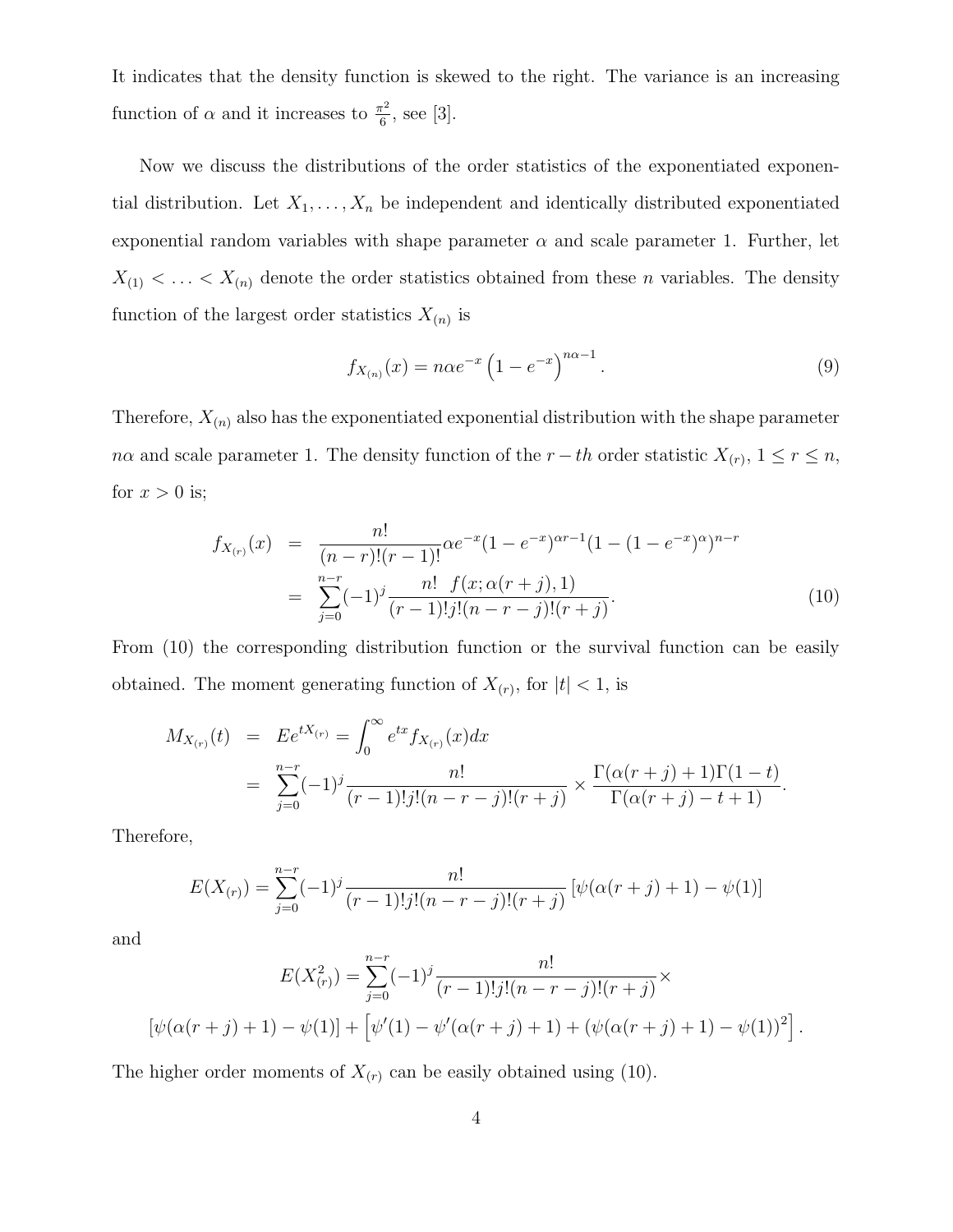## 4 Different Methods of Estimation

If  $X_1, \ldots, X_n$  is a random sample from (3), then there are several methods of estimating the unknown parameters  $\alpha$  and  $\lambda$  are available in the literature [5].

If  $\hat{\alpha}_{MLE}$  and  $\hat{\lambda}_{MLE}$  denote the maximum likelihood estimators of  $\alpha$  and  $\lambda$  respectively, then  $\lambda_{MLE}$  can be obtained as the fixed point solution of

$$
h(\lambda) = \lambda,
$$

where

$$
h(\lambda) = \left[ \frac{\sum_{i=1}^{n} (x_i e^{-\lambda x_i} / (1 - e^{-\lambda x_i}))}{\sum_{i=1}^{n} \ln(1 - e^{-\lambda x_i})} + \frac{1}{n} \sum_{i=1}^{n} \frac{x_i}{1 - e^{-\lambda x_i}} \right]^{-1}.
$$

Once  $\hat{\lambda}_{MLE}$  is obtained,  $\hat{\alpha}_{MLE}$  can be obtained as

$$
\hat{\alpha}_{MLE} = -\frac{n}{\sum_{i=1}^{n} \ln(1 - e^{-x_i \hat{\lambda}_{MLE}})}.
$$

It is shown in [5] that

$$
\{\sqrt{n}(\hat{\alpha}_{MLE}-\alpha),\sqrt{n}(\hat{\lambda}_{MLE}-\lambda)\}\stackrel{d}{\longrightarrow}N_2(\mathbf{0},\mathbf{I}^{-1}(\alpha,\lambda)).
$$

Here ' $\rightarrow$ ' means the convergence in distribution.  $I(\alpha, \lambda)$  is the Fisher information matrix and the explicit expression is available in [17] or [5].

The method of moment estimators of  $\alpha$  and  $\lambda$  can be obtained by equating the first two population moments with the corresponding sample moments. For example, if  $\hat{\alpha}_{ME}$  and  $\hat{\lambda}_{ME}$  denote the moment estimators of  $\alpha$  and  $\lambda$  respectively, then  $\hat{\alpha}_{ME}$  can be obtained by solving the following non-linear equation

$$
\frac{S}{\overline{X}} = \frac{\sqrt{\psi'(1) - \psi'(\alpha + 1)}}{\psi(\alpha + 1) - \psi(1)},
$$

where  $\bar{X}$  and S are the sample mean and the sample standard deviation respectively. Once  $\hat{\alpha}_{ME}$  is obtained, then

$$
\hat{\lambda}_{ME} = \frac{\psi(\hat{\alpha}_{ME} + 1) - \psi(1)}{\bar{X}}.
$$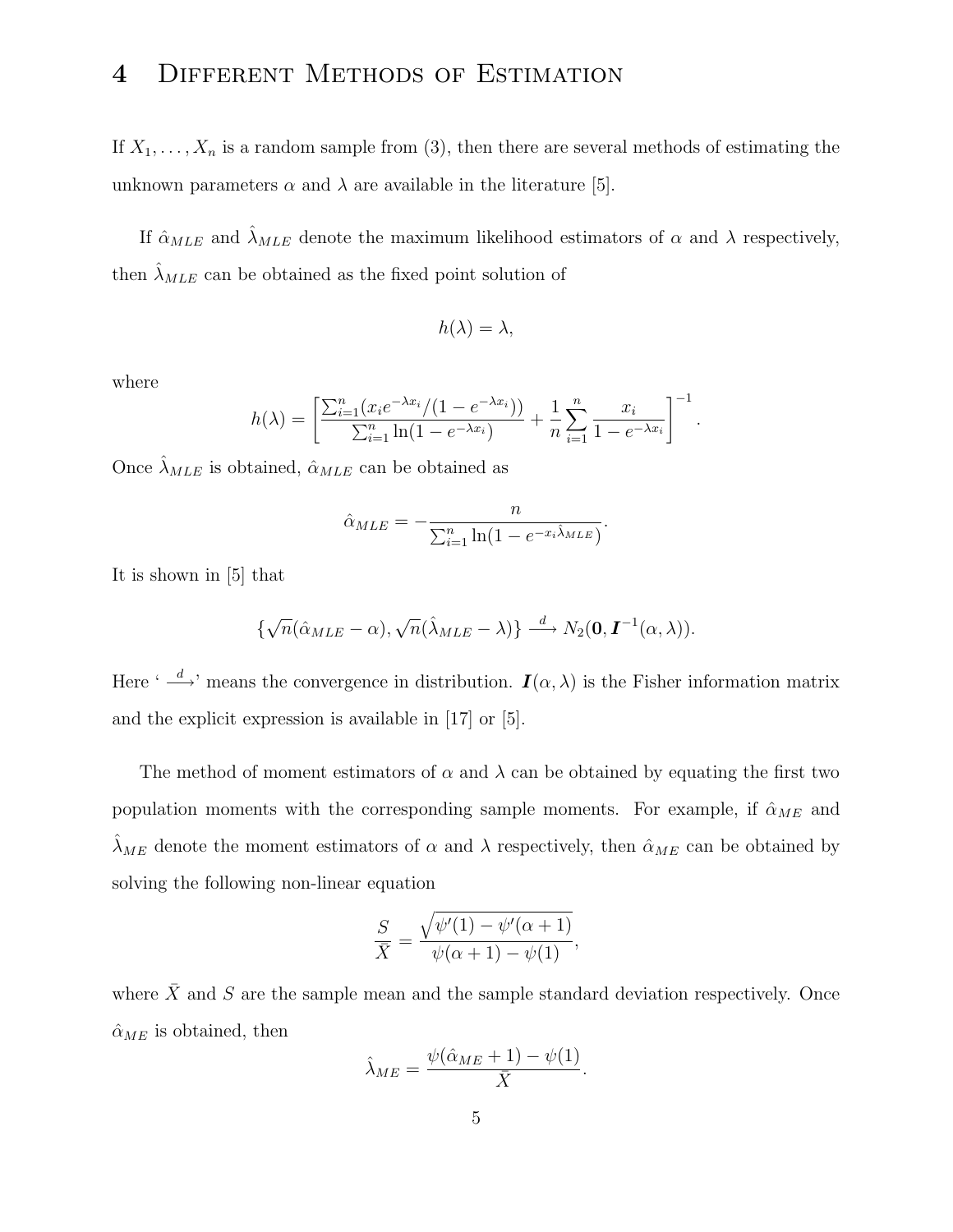It can be shown that

$$
\{\sqrt{n}(\hat{\alpha}_{ME}-\alpha),\sqrt{n}(\hat{\lambda}_{ME}-\lambda)\}\stackrel{d}{\longrightarrow}N_2(\mathbf{0},\boldsymbol{\Sigma}),
$$

the exact expression of  $\Sigma$  is available in [5].

Some of the other estimators like the percentile estimators, estimators based on order statistics, least squares estimators, weighted least squares estimators and estimators based on L-moments are also available in [13] and [5].

## 5 CONCLUSIONS

The two-parameter exponentiated exponential distribution can be used in place of Weibull or gamma distribution to analyze lifetime data. It is observed in certain situations that the exponentiated exponential distribution provides better fit (in terms of the lower Kolmogorov-Smirnov distance or higher log-likelihood value) than the two-parameter gamma or Weibull distributions, see for details in [4]. Construction of confidences intervals and different testing problems have been discussed in [6]. Closeness/distance of the two-parameter exponentiated exponential distribution with the other two-parameter distributions can be found in [7, 8, 9, 10]. The three-parameter exponentiated exponential distribution has the support on the whole real line and it be used to analyze any skewed data set, see [3].

### References

- [1] Ahuja, J. C. and Nash, S. W. (1967), "The generalized Gompertz-Verhulst family of distributions", Sankhya, Ser. A., vol. 29, 141 - 156.
- [2] Gompertz, B. (1825), "On the nature of the function expressive of the law of human mortality, and on a new mode of determining the value of life contingencies", Philosophical Transactions of the Royal Society London, vol. 115, 513 - 585.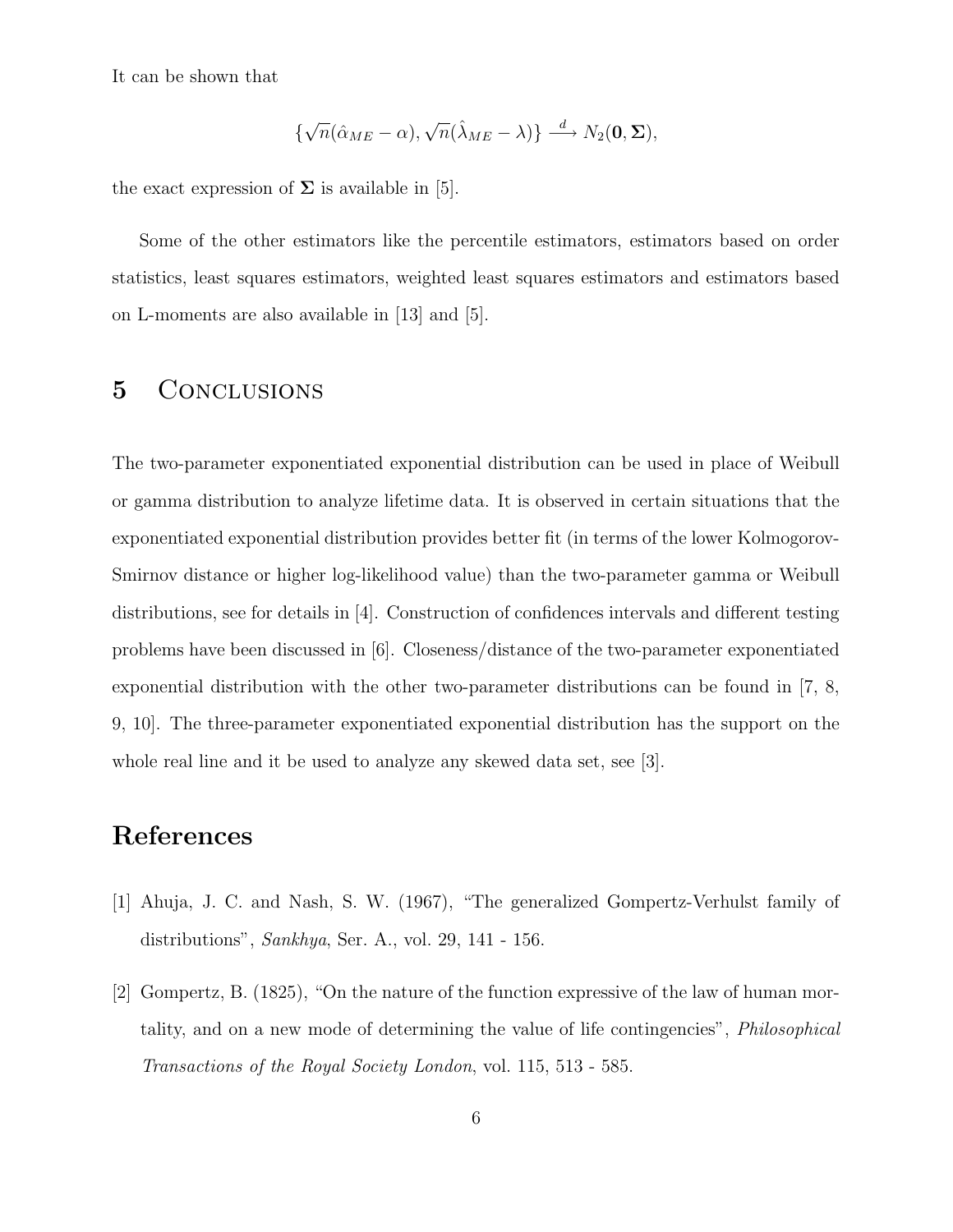- [3] Gupta, R. D. and Kundu, D. (1999). "Generalized exponential distributions", Australian and New Zealand Journal of Statistics, vol. 41, 173 - 188.
- [4] Gupta, R. D. and Kundu, D. (2001), "Exponentiated exponential family; an alternative to gamma and Weibull", Biometrical Journal, vol. 43, 117 - 130.
- [5] Gupta, R. D. and Kundu, D. (2001), "Generalized exponential distributions: different methods of estimation", *Journal of Statistical Computation and Simulation*. vol. 69, 315 - 338.
- [6] Gupta, R. D. and Kundu, D. (2002), "Generalized exponential distributions: statistical inferences", Journal of Statistical Theory and Applications, vol. 1, 101 - 118.
- [7] Gupta, R. D. and Kundu, D. (2003), "Discriminating between the Weibull and the GE distributions", Computational Statistics and Data Analysis, vol. 43, 179 - 196.
- [8] Gupta, R. D. and Kundu, D. (2003), "Closeness of gamma and generalized exponential distribution", Communications in Statistics - Theory and Methods, vol. 32, no. 4, 705- 721, 2003.
- [9] Gupta, R. D. and Kundu, D. (2004), "Discriminating between gamma and generalized exponential distributions", Journal of Statistical Computation and Simulation, vol. 74, no. 2, 107-121, 2004.
- [10] Kundu, D., Gupta, R D. and Manglick, A. (2004),"Discriminating between the lognormal and generalized exponential distribution", (To appear in the *Journal of the Sta*tistical Planning and Inference).
- [11] Mudholkar, G. S. and Srivastava, D. K. (1993), "Exponentiated Weibull family for analyzing bathtub failure data", IEEE Transactions of Reliability, vol. 42, 299 - 302.
- [12] Raqab, M. Z. (2002), "Inferences for generalized exponential distribution based on record statistics", Journal of Statistical Planning and Inference, vol. 104, 339 - 350.